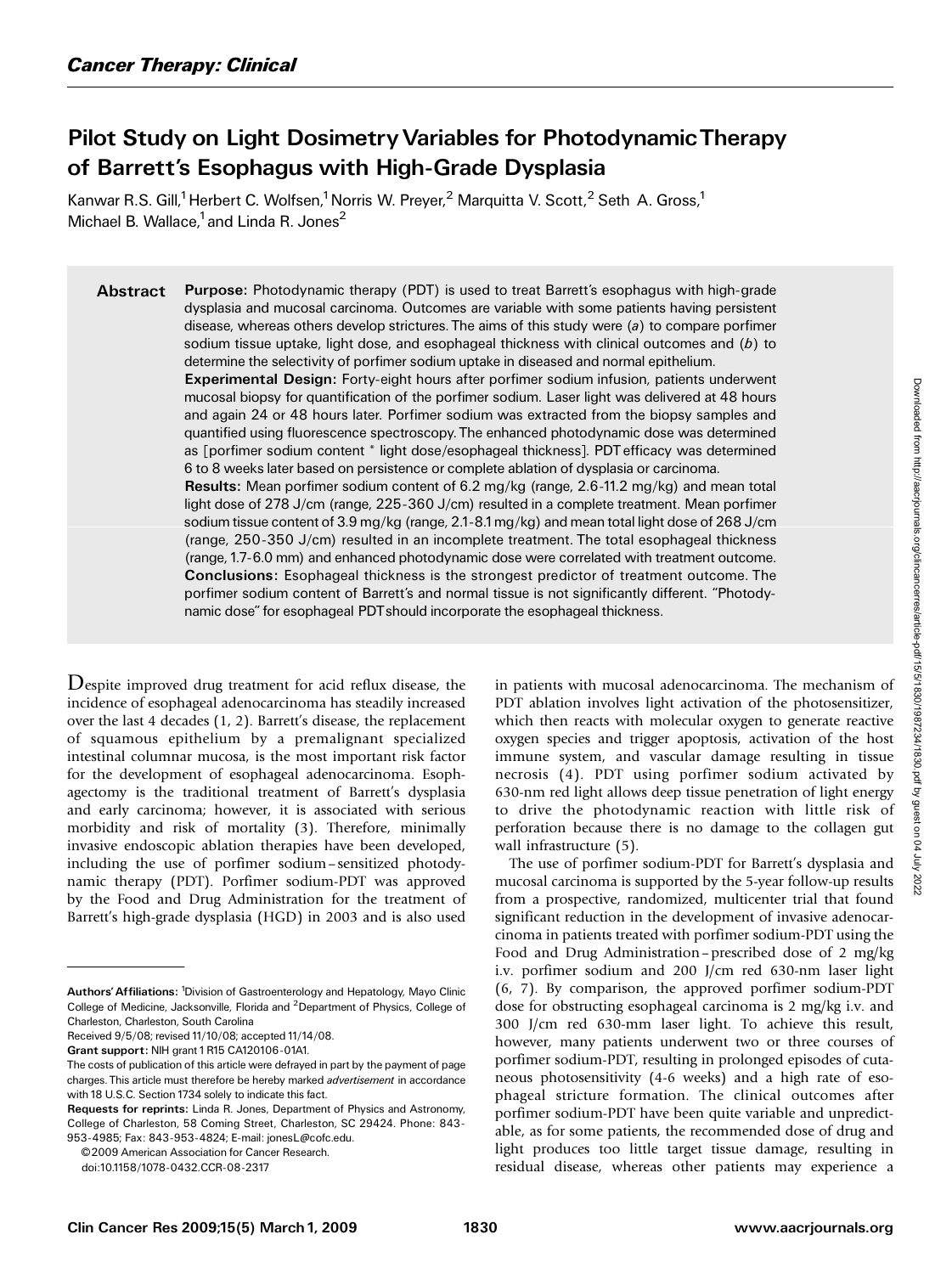Porfimer sodium photodynamic therapy (PDT) is approved for the treatment of patients with esophageal carcinoma and Barrett's high-grade dysplasia (HGD), although its dosimetry is poorly understood, resulting in variable treatment results for patients who receive the same drug and light dose. Whereas previous PDT dosimetry studies have focused on PDT light dose, our project studied factors related to optimal treatment outcomes, including the porfimer sodium tissue content, photodynamic dose, and the distal esophageal wall thickness. A novel aspect of our study was the comparison of the esophageal wall thickness with PDT treatment outcomes for patients with Barrett's HGD and mucosal carcinoma. The present study shows that esophageal thickness is an important dosimetry factor and shows a correlation between esophageal wall thickness and''undertreatment''of Barrett's esophaguswith HGD. The results indicate that an enhanced photodynamic dose, including esophageal thickness, may be predictive of treatment outcome.

severe reaction resulting in excessive scarring, impaired esophageal motility, and stricture.

Currently, there are no clinically available methods to determine the ideal dose of drug and light required in an individual patient for the improvement of esophageal porfimer sodium-PDT outcome while minimizing the risk of stricture. We hypothesized that the variation in clinical outcome might be related to the differences in the target tissue uptake of porfimer sodium, light dose, and esophageal thickness. The primary aim of this study was to determine porfimer sodium content with chemical extraction of the dye from biopsy samples and compare the porfimer sodium content, light dose, and esophageal thickness with clinical outcomes. The secondary aim was to investigate the selectivity of porfimer sodium uptake in Barrett's dysplastic tissue compared with normal esophageal tissue.

### Materials and Methods

This pilot study includes 11 patients undergoing porfimer sodium-PDT for Barrett's esophagus with HGD (BE/HGD) or mucosal carcinoma. Approval was obtained by the Mayo Foundation Institutional Review Board and patients provided their informed consent for participation in this study of porfimer sodium-PDT dosimetry. Our standardized pretreatment evaluation of these patients has been described in detail elsewhere (8). All patients had an index upper endoscopy using a high-resolution endoscope with white light and narrow band imaging (Olympus GIF-H180). The Barrett's segment was characterized with an intensive biopsy protocol and expert secondary histology review to confirm the diagnosis of HGD and rule out the presence of erosive esophagitis or stricture (9).

Esophageal wall layer thickness was measured with endoscopic ultrasound (EUS) examination (Olympus GF-UE160-AL5, Olympus America, Inc.). Esophageal wall thickness was defined as the distance between the balloon-mucosal interface to the outermost hyperechoic layer. The esophageal wall thickness was measured in the distal esophagus at 1 cm above the level of the gastroesophageal junction (top of the gastric folds) and every 2 cm above in the Barrett's segment.

Among patients with short segment Barrett's (<2 cm), one measurement was obtained in the Barrett's segment. These esophageal wall thicknesses were correlated with histologic results of biopsies obtained from the same Barrett's segment levels. The thickness of each layer was measured in millimeters. The maximum focal wall thickness was considered for analysis. Forty-eight hours after infusion of 2 mg/kg of porfimer sodium, patients returned for endoscopy with PDT laser light application. Mucosal biopsies of the target Barrett's dysplasia as well as comparative biopsies of normal squamous mucosa (at least 10 cm proximal to the squamocolumnar junction) were obtained before light treatment and immediately frozen for subsequent fluorescence analysis of porfimer sodium content. All mucosal samples were obtained using Boston Scientific Radial Jaw 4 large-capacity biopsy forceps (Jaw outside diameter, 2.8 mm). PDT laser light treatment was done using 2.5- or 5-cm-length quartz optical fibers (without the use of a centering light balloon device). Follow-up endoscopy with additional laser light application was done 24 or 48 h after the initial light application. Patients returned 6 to 8 wk later for a follow-up evaluation.

Assessment of the tissue porfimer sodium concentration determined by fluorescence methods. Frozen biopsy samples ranging in mass from 1.0 to 8.1 mg were thawed, weighed, and then placed in 1 mL Solvable (Fisher Scientific) for 48 h in the dark at  $50^{\circ}$ C to break down the tissue and extract the porfimer sodium. Two milliliters of 1% detergent (Triton X-100, Fisher Scientific) were added to each sample to solubilize the extracted porfimer sodium. Porfimer sodium fluorescence was then measured with a spectrofluorimeter with 405-nm excitation and 627 nm emission. Finally, porfimer sodium content was determined by comparison with the fluorescence emission of several standardized porfimer sodium solutions. Porfimer sodium was reported as mg of porfimer sodium per mg of biopsy sample.

Assessment of treatment effectiveness. The follow-up assessment was done by endoscopic examination 6 to 12 wk after the initial porfimer sodium-PDT treatment. The clinical outcomes after porfimer sodium-PDT were divided into three groups:  $(a)$  undertreatment group,  $(b)$ ideal response group, and  $(c)$  overtreatment group. The ideal response was defined as 100% replacement of Barrett's mucosa with squamous mucosa or 100% eradication of carcinoma, whereas undertreatment was defined as the presence of any residual Barrett's mucosa or carcinoma. Overtreatment was defined as the presence of post-PDT complications, such as stricture or perforation. Postablation stricture was diagnosed by the presence of concentric esophageal narrowing and dysphagia. The mean porfimer sodium tissue content, light dose, and esophageal thickness were compared between the ideal and undertreatment groups to determine the relationship between these variables and clinical outcome. An unpaired  $t$  test was used to give a two-tailed P value.

Photodynamic dose. Two different forms of photodynamic dose were calculated. The first form was a product of the administered light dose in units of J/cm and the porfimer sodium tissue content in mg/kg.

$$
PDT\;Dose = [performance\; sodium] * light\; dose \qquad \qquad (A)
$$

A second form of photodynamic dose incorporated the variable of esophageal thickness.

Enhanced PDT Dose  $=$  [porfimer sodium]  $*$  light dose  $*$ 

 $(1/\text{total esophageda}$  thickness $)$  (B)

### Results

Table 1 presents the age, diagnosis, and PDT treatment variables for 11 patients. Six patients were found to have complete ablation of Barrett's mucosa or carcinoma; five of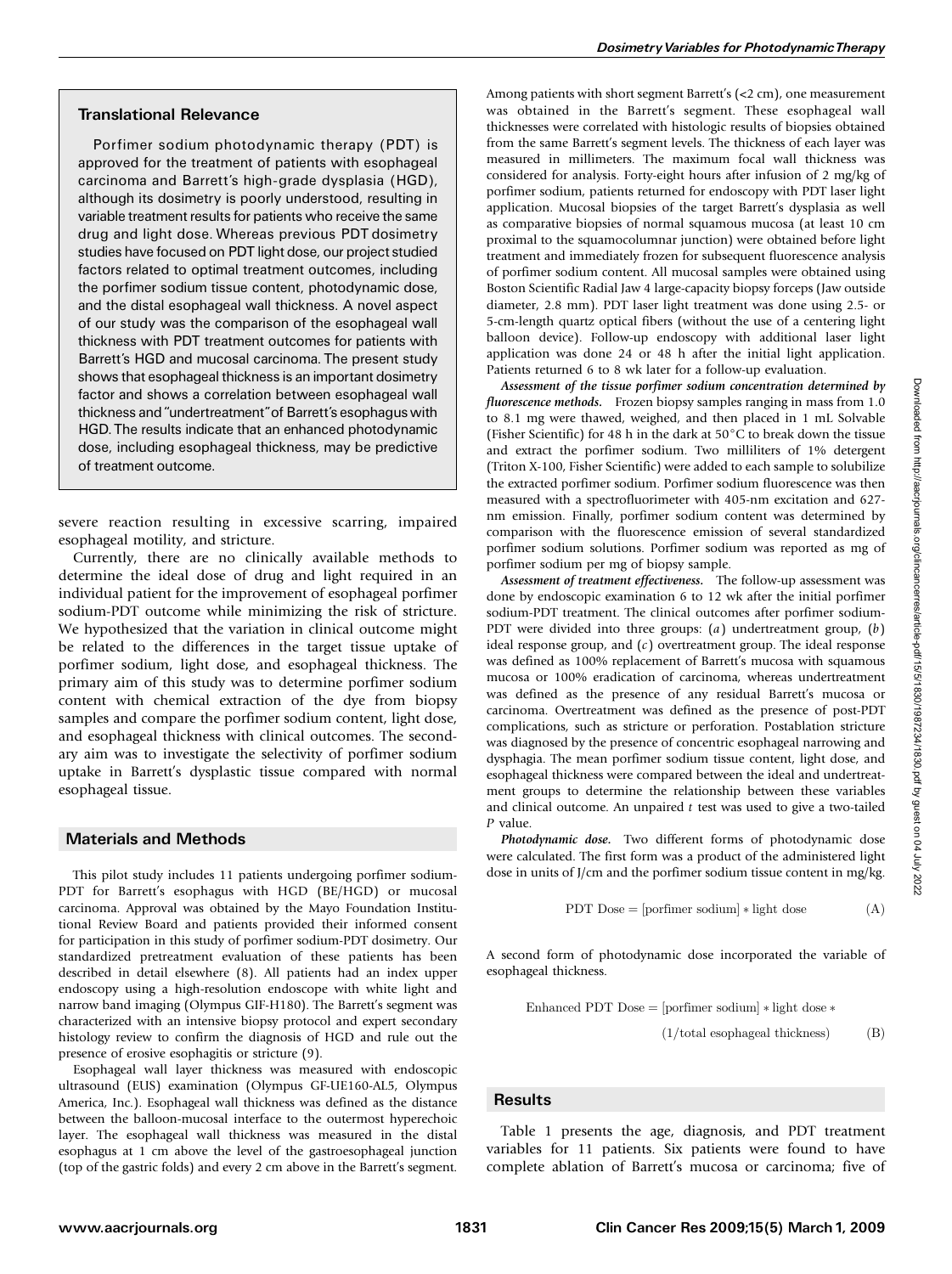| <b>Table 1.</b> Patient characteristics and treatment outcomes |  |
|----------------------------------------------------------------|--|
|----------------------------------------------------------------|--|

| <b>Patient</b> | Age<br>(y) | <b>Barrett's</b><br>length<br>(cm) | Esophageal<br>thickness<br>(mm)* | <b>PDT light</b><br>dose<br>$(J/cm)^+$ | <b>Histologic</b><br>diagnosis | <b>Barrett's porfimer</b><br>sodium (mg/kg) | <b>Selectivity ratio</b><br>for BE or ACA vs<br>normal squamous | <b>Outcome</b> |
|----------------|------------|------------------------------------|----------------------------------|----------------------------------------|--------------------------------|---------------------------------------------|-----------------------------------------------------------------|----------------|
|                | 68         | 3                                  | 3.1                              | $175 + 100$                            | <b>ACA</b>                     | 8.3                                         | 0.81                                                            | Ideal          |
|                | 66         | 11                                 | 3.0                              | $175 + 50$                             | <b>HGD</b>                     | 11.2                                        | 1.01                                                            | Ideal          |
| 3              | 72         | 15                                 | 4.4                              | $155 + 100$                            | <b>HGD</b>                     | 3.7                                         | 1.42                                                            | Under          |
| 4              | 70         | 10                                 | 3.0                              | $175 + 50$                             | <b>HGD</b>                     | 5.2                                         | 1.63                                                            | Ideal          |
| 5              | 83         | 5                                  | 3.9                              | $300 + 250$                            | <b>ACA</b>                     | 3.3                                         | 1.27                                                            | Under          |
| 6              | 75         | 3                                  |                                  | $200 + 100$                            | <b>ACA</b>                     | 2.1                                         | 1.31                                                            | Under          |
|                | 71         | 3                                  | 6.0                              | $175 + 175$                            | <b>ACA</b>                     | 8.1                                         | 1.80                                                            | Under          |
| 8              | 79         | 6                                  | 2.4                              | $200 + 80$                             | <b>HGD</b>                     | 4.9                                         | 1.40                                                            | Ideal          |
| 9              | 79         | 3                                  | 3.4                              | $200 + 160$                            | <b>HGD</b>                     | 2.6                                         | 1.37                                                            | Ideal          |
| 10             | 53         |                                    | 4.0                              | $250 + 50$                             | <b>HGD</b>                     | 2.5                                         | 0.78                                                            | Under          |
| 11             | 79         | ┸                                  | 1.7                              | $200 + 100$                            | <b>HGD</b>                     | 5                                           | 0.65                                                            | Over           |

Abbreviation: ACA, adenocarcinoma.

\*Total esophageal wall thickness.

 $\dagger$  Initial light dose + follow-up light dose.

these had no evidence of squamous or subsquamous abnormalities on follow-up endoscopy and one was found to have an esophageal stricture. Five other patients were found to be ''undertreated'' with residual Barrett's dysplasia or carcinoma.

Selectivity of porfimer sodium uptake in Barrett's dysplasia. In 11 patients, porfimer sodium ranged from 2.1 to 11.2 mg/kg (mean,  $5.2 \pm 2.9$ ) in Barrett's dysplasia and 1.6 to 11.1 mg/kg in normal mucosa (mean,  $4.7 \pm 3.4$ ; Fig. 1). There was no significant difference in the mean porfimer sodium uptake between the Barrett's dysplasia and normal mucosa ( $P = 0.05$ ). The average porfimer sodium uptake in cancer tissue was similar to that found in Barrett's HGD tissue (5.5  $\pm$  3.2 and 5.0  $\pm$  2.9, respectively). Selectivity of porfimer sodium uptake in Barrett's dysplasia or cancer ranged from 0.65 to 1.80 (Table 1). Selectivity was not significantly correlated to treatment outcome  $(P = 0.34)$ .

Effect of esophageal thickness on treatment outcome. The total esophageal thickness for patients who received an ideal treatment was significantly less than those who received an undertreatment ( $P = 0.007$ ; Fig. 2A). The analysis was repeated for the subset of patients with HGD. The total esophageal thickness for patients with BE/HGD also correlated significantly with the treatment outcome  $(P = 0.0221)$ .

Mucosal thickness was not found to be predictive of treatment outcome (Fig. 2B) for either Barrett's dysplasia or cancer patients, although measurements of the combined mucosa and submucosa (measured in six patients) showed a trend toward statistical significance. The combined measurement was 1.2 to 2.0 mm for patients with an ideal outcome and 2.2 to 2.5 mm for patients who were undertreated  $(P = 0.1175)$ .

Tissue porfimer sodium content and treatment outcome. Five of 11 patients had residual disease (undertreated), 5 had an ideal response, and 1 had overtreatment complications (Table 1). The mean porfimer sodium concentration in the ''undertreatment'' group was 3.9 mg/kg (median, 3.3; range, 2.1-8.1 mg/kg). The ''ideal treatment'' group had a mean porfimer sodium concentration of 6.2 mg/kg (median, 5.1 mg/kg; range, 2.6-11.2 mg/kg; Fig. 3). The ideal and undertreated groups were not statistically different ( $P = 0.2077$ ) for this limited sample size.

Initial and total PDT light dose. The Food and Drug Administration –prescribed light dose for the treatment of BE/HGD is 200 J/cm and 300 J/cm for esophageal cancer. The mean initial light dose given for BE/HGD in this study was 190 J/cm (range, 155-250 J/cm; median, 200 J/cm) with a mean second application 24 or 48 hours later of 85 J/cm (range, 50-163 J/cm; median, 80 J/cm). The mean initial light dose for patients with esophageal cancer was 213 J/cm (range, 175-300 J/cm; median, 188 J/cm) and the mean second light application was 156 J/cm (range, 100-250 J/cm; median, 138 J/cm).

Neither the first light dose ( $P = 0.2852$ ) nor the total light dose ( $P = 0.1969$ ) was significantly different for the undertreated or ideal groups. The mean of the undertreated total light dose was actually larger than the ideal treatment due to the cancer patients who were included in the study. Excluding the cancer patients, the total mean light dose was the same with 279 J/cm for the ideal group and 278 J/cm for the undertreated group.

Photodynamic dose. The photodynamic dose (from Eq. A) was not predictive of the treatment outcome for the first light



Fig. 1. Porfimer sodium content (mg/kg) in normal squamous tissue compared with Barrett's dysplasia or esophageal carcinoma. The numbers in parentheses indicate overlapping data points for patients with a diagnosis of Barrett's HGD and adenocarcinoma, respectively. There was no significant difference in the mean porfimer sodium uptake between the Barrett's dysplasia and normal mucosa.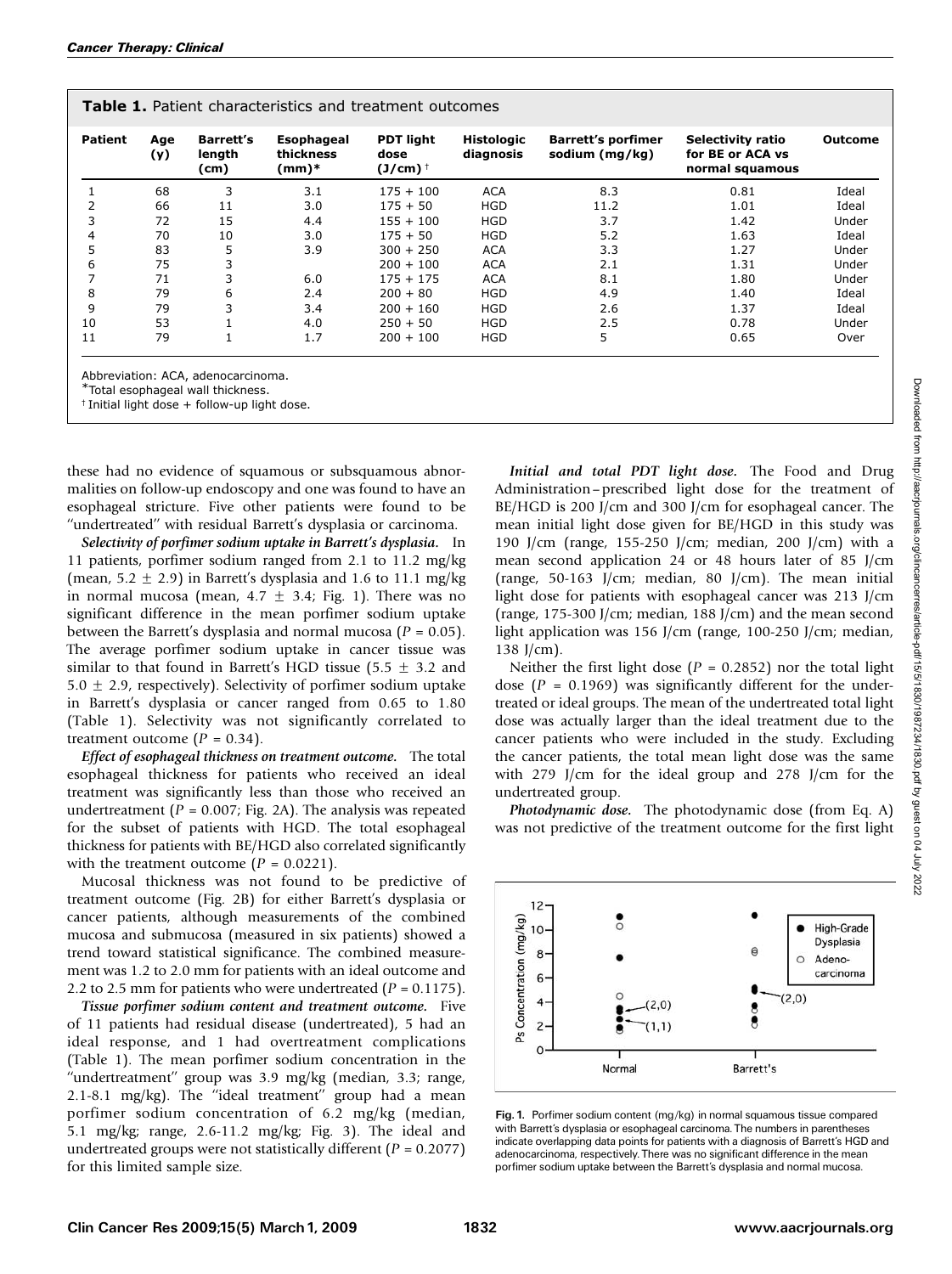

Fig. 2. A, total esophageal thickness versus treatment outcome for patients diagnosed with HGD or esophageal carcinoma. The numbers in parentheses indicate overlapping data points for patients with a diagnosis of Barrett's HGD and adenocarcinoma, respectively. Total esophageal thickness is inversely related to treatment outcome ( $P = 0.007$ ). B, mucosal thickness versus treatment outcome for patients with HGD or esophageal carcinoma. Mucosal thickness alone was not significantly related to treatment outcome.

dose ( $P = 0.2625$ ) or total light dose ( $P = 0.6265$ ; Fig. 4A). An enhanced photodynamic dose calculation (from Eq. B) that also includes the effect of thickness was significantly higher for the ideal group compared with the undertreated group and strongly related to outcome (Fig. 4B). The enhanced photodynamic dose was more strongly related to the outcome when calculated with the initial light dose ( $P = 0.0414$ ) than the total light dose ( $P = 0.0955$ ).

## **Discussion**

Esophageal PDT is a complex interaction of a photosensitizer drug activated by light to induce apoptosis, mucosal inflammation, vascular thrombosis, and immune system activation in the setting of clinical factors, such as aggressive suppression of acid and bile gastroesophageal reflux, to promote the ablation of Barrett's dysplasia with remodeling to a squamous epithelium. Despite the numerous factors involved in PDT, most previous studies have focused on the light dose. PDT light delivery for the esophagus is unique because the esophagus is a hollow organ in which reflected light enhances the light fluence that is delivered directly from the fiber optic light source. Panjehpour et al. (10) and van Veen et al. (11) measured the actual light fluence at the mucosal surface and found that it was 1.5 to 3.9 times higher than expected. Mackenzie et al. (12) reported that esophageal 5-aminolaevulinic acid-PDT treatment success was correlated to the administered PDT light dose. However, Panjehpour et al. (13) investigated the effect of light dose on PDT-induced stricture formation and found that each of the light doses (85-115 J/cm) led to a range of treatment outcomes from residual disease to stricture formation, giving evidence that the incident light dose is only one factor in treatment outcome. An intriguing observation of our study was the development of post-PDT stricture in the patient with the smallest esophageal wall thickness (1.7 mm). This patient had a successful result with complete ablation of all 4 cm length of Barrett's disease. Two dilation procedures of the structure were subsequently done to establish a patent, stable esophageal lumen and restoration of normal swallow function.



Fig. 3. Porfimer sodium tissue content versus treatment outcome for patients diagnosed with HGD or esophageal carcinoma. Porfimer sodium content was not statistically correlated with treatment outcome.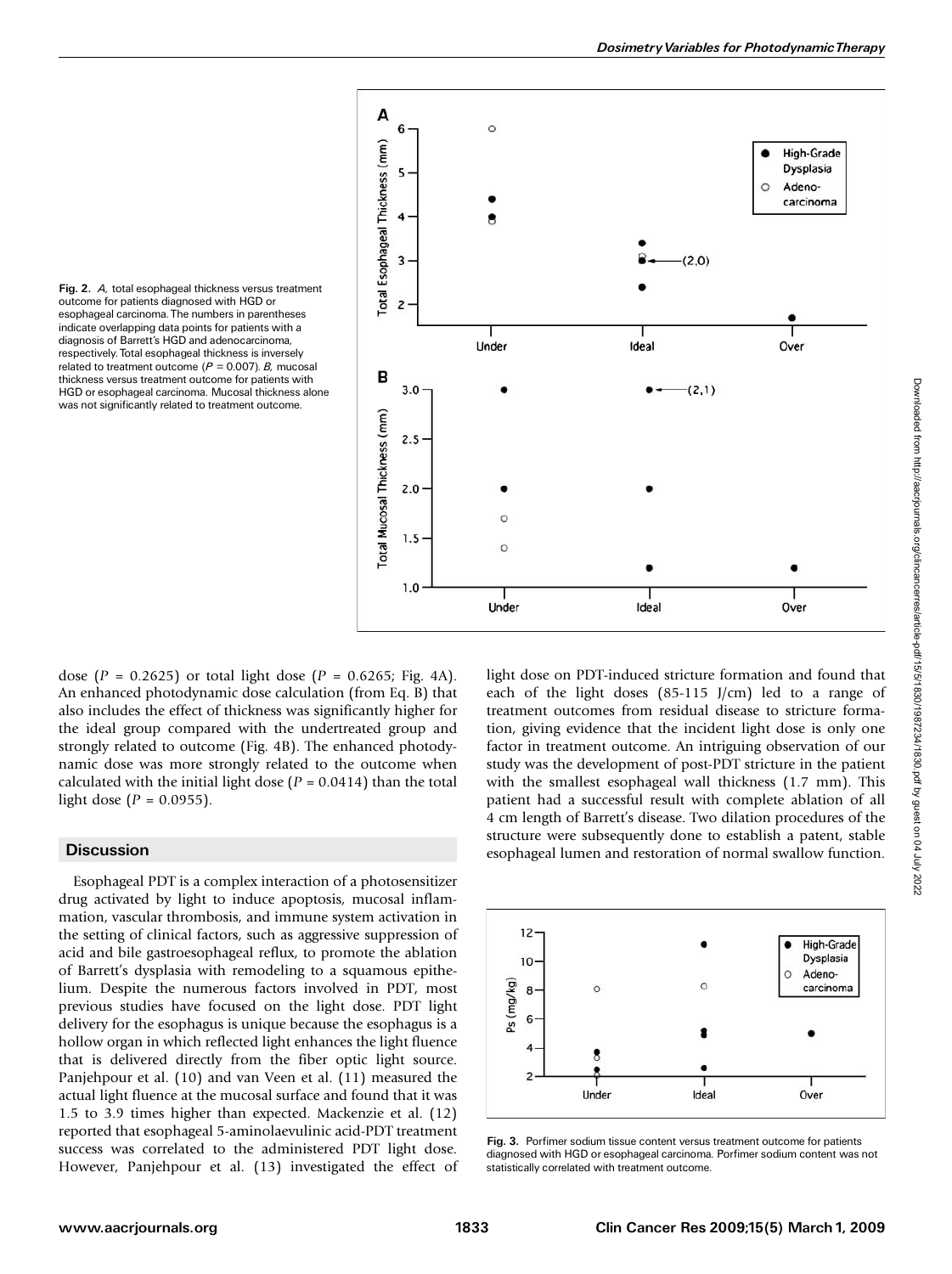Along with other factors, the possible association of esophageal wall thickness and the development of postablation stricture require further study.

Recently, the development of advanced optical techniques has improved the real-time tissue characterization of Barrett's disease, including the detection of submucosal disease after ablation therapy (14). Holmer et al. (15) measured the optical properties of normal, Barrett's, and cancer tissue for modeling of light flux and absorption throughout the esophagus during PDT. Improved tissue characterization and more accurate determination of optical properties are critically important for mathematical modeling and Monte Carlo simulations of optimal PDT dosimetry for PDT light dosimetry planning (16, 17).

In addition to light fluence, the local photosensitizer tissue content strongly affects the distribution of absorbed energy that is necessary for tissue destruction. Several groups have used fluorescence methods to quantify photosensitizers in vivo in various tissues. Braichotte et al. (18) quantified esophageal tetra(meta-hydroxyphenyl)chlorin with fluorescence and showed that the tissue level was related to treatment response. Glanzmann et al. (19) also correlated mucosal content of tetra(meta-hydroxyphenyl)chlorin with PDT response. These studies confirm the findings of a clinical study where reducing the photosensitizer dose of hematoporphyrin was associated with poor ablation results (20). The present study, which used an extraction method to quantify the porfimer sodium in mucosal biopsy samples, reports a 10-fold variability in esophageal uptake of porfimer sodium. A similar wide

variability among patients in porfimer sodium concentration has been reported in previous studies of other tissues (17, 21). Perhaps related to the limited number of patients in this study, this variation in the porfimer sodium tissue content in itself was not shown to be predictive of treatment outcome. There are many other factors that affect PDT results. Potentially, one of the most important of these variables in the planning of PDT dosimetry is the mucosal oxygen content. Some groups have used noninvasive fiber optic diffuse reflectance measurements to determine local oxygenation of various tissues (22, 23).

The recommended porfimer sodium-PDT drug and light doses do not accommodate the variability in photosensitizer uptake, tissue optical properties, tissue oxygenation, and druglight-tissue interactions (24). In addition to these PDT variables, there are other clinical and physiologic factors that contribute to the treatment outcome. Yachimski et al. (25) found that the length of BE was associated with PDT-related strictures, although the treatment length was not. This study, however, characterized Barrett's disease only by segment length and histology. A novel aspect of our study was the comparison of the esophageal wall thickness in patients with Barrett's HGD and mucosal carcinoma with tissue photosensitizer content and treatment outcomes. The present study shows that esophageal thickness is an important dosimetry factor and shows the importance of esophageal thickness measurement before PDT (and perhaps other forms of endoscopic ablation treatment, as well). Further, our results agree with the previous results of Gill et al. (26) who used EUS to measure esophageal thickness for 76 patients with BE and 53 normal controls. The mean



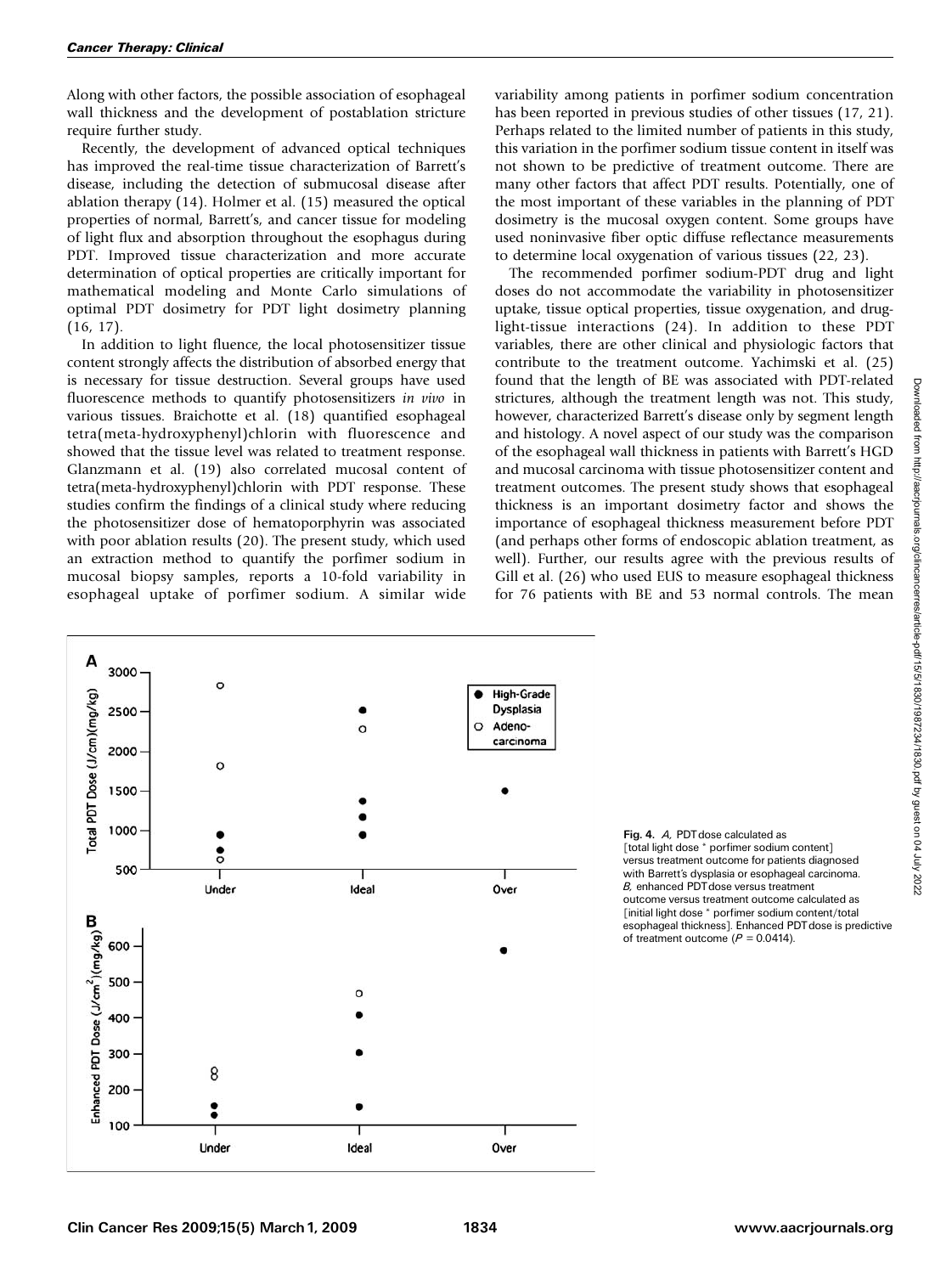distal esophageal wall thickness was  $2.4 \pm 0.6$  mm for controls and 3.4  $\pm$  1.1 mm for HGD. Faigel et al. (27) used EUS to measure esophageal thickness for Barrett's tissue both before and after multipolar electrocoagulation and found a small but significant decrease in thickness for successful treatments. EUS and OCT, both of which probe the submucosa, may be very useful in the future to monitor microvascular changes associated with optimal treatment and to supplement postablation mucosal biopsies for the detection of residual disease (4, 28, 29).

One of the most basic dosimetry methods is the calculation of a ''photodynamic dose,'' which is the product of the incident light dose and local photosensitizer content. Good results were obtained using this methodology for PDT of implanted tumors with varying photosensitizer content if the photodynamic dose (product of light dose and photosensitizer concentration) remained constant (30). However, the results of our study, done in a clinical setting in patients undergoing PDT for BE/ HGD, showed that an "enhanced photodynamic dose" must include the esophageal thickness to be predictive of treatment outcome. Zhu and Hahn at the University of Pennsylvania have developed dosimetry systems to quantify and independently factor the light and tissue optical properties, photosensitizer drug concentration, and tissue oxygenation for PDT of the prostate. This ''explicit dosimetry'' requires the invasive placement of numerous isotropic light detectors into the target tissue to measure both incident and scattered light (i.e., total fluence) along with diffusion theory–based models of tissue optical properties and oxygenation (31, 32). A more common approach for the esophagus is to make noninvasive optical measurements to monitor PDT progress. Sheng et al. (33) and Pogue et al. (34) used fluorescence methods to monitor photobleaching during esophageal PDT. Oxygen consumption and singlet oxygen generation are assumed to be directly proportional to the rate of photobleaching. In addition to the consumption of oxygen by the PDT process, oxygenation is also affected by damage to the blood vessels. Light dose fractionation may enable the tissue to reoxygenate to continue treatment in hypoxic tissue. Pogue et al. showed that light fractionation improved PDT results in an animal model of BE.

In our study, the PDT light dose alone was not found to have a significant relationship with the treatment outcome. The enhanced photodynamic dose was most predictive of outcome when the initial light dose was used rather than the total light dose. One possible explanation is that the ''incomplete response'' noted after the initial treatment is because of low photosensitizer mucosal content and this can never be overcome by adding additional light energy. Another possibility is that the extensive mucosal edema and inflammation prevents any further meaningful photodynamic reaction regardless of the amount of light that is applied. Or the drug may have been inactivated or ''bleached'' preventing any further photodynamic ablation. Whatever the mechanism, it is very likely that the initial PDT light dose is the one that really counts. It is critical to develop a method to optimize the initial light dose.

The factor most strongly correlated with treatment outcome was the esophageal wall thickness and, more specifically, the combined thickness of the mucosal and submucosal layers. This finding is interesting for several reasons. First, in most clinical series, the diagnosis and treatment of patients with Barrett's HGD is based on the grade of histology and segment length. Further, the utility of endosonography has been questioned for the evaluation of patients with Barrett's dysplasia (35). However, our work suggests that the thickness of the esophageal wall layers is important, particularly in patients who are being considered for endoscopic therapy using comparatively thinlayer ablation techniques such as radiofrequency ablation. This is the first study, to our knowledge, to systematically determine the thickness of the esophageal wall and correlate these findings with a treatment outcome. In the subset of patients where detailed esophageal layer measurements were obtained, these differences in total wall thickness were related to the mucosal and submucosal layers that contain the Barrett's dysplasia and mural blood supply, respectively. The values of porfimer sodium tissue content in this study were derived from mucosal biopsy samples. Further studies are necessary to investigate the porfimer sodium distribution in the submucosa.

Our study has several limitations, including the sample size, the lack inclusion of other clinical variables that could influence these results, such as tissue oxygenation, control of gastroesophageal bile, and acid reflux, and physiologic factors affecting laser light application (esophageal peristalsis and respiratory motion). The study also used a limited number of mucosal biopsies of Barrett's disease to determine the porfimer sodium tissue content and variability (sampling error) is certainly possible. Finally, this pilot study showed a correlation between esophageal wall thickness and undertreatment of BE/HGD, indicating that an enhanced photodynamic dose that includes esophageal thickness may be predictive of treatment outcome. We noted the development of stricture in only one patient who had the thinnest esophageal wall. Further studies are needed to determine if there is a relationship between the higher photodynamic dose and porfimer sodium-PDT – related complications.

# Disclosure of Potential Conflicts of Interest

No potential conflicts of interest were disclosed.

# References

- 1. Pera M, Cameron AJ, Trastek VF, Carpenter HA, ZinsmeisterAR. Increasing incidence of adenocarcinoma of the esophagus and esophagogastric junction. Gastroenterology 1993;104:510-3.
- 2. Blot WJ, McLaughlin JK. The changing epidemiology of esophageal cancer. Semin Oncol 1999;  $26:2 - 8.$
- 3. BirkmeyerJD, Siewers AE, Finlayson EV, et al. Hospi-

tal volume and surgical mortality in the United States. N Engl J Med 2002;346:1128-37.

- 4. Standish BA, Yang VX, Munce NR, et al. Doppler optical coherence tomography monitoring of microvascular tissue response during photodynamic therapy in an animal model of Barrett's esophagus. Gastrointest Endosc 2007;66:326-33.
- 5. Weston AP, Sharma P. Neodymium:yttrium-alumi-

num garnet contact laser ablation of Barrett's high grade dysplasia and early adenocarcinoma. AmJ Gastroenterol 2002;97:2998-3006.

6. Overholt BF, Lightdale CJ,Wang KK, et al. Photodynamic therapy with porfimer sodium for ablation of high-grade dysplasia in Barrett's esophagus: international, partially blinded, randomized phase III trial. Gastrointest Endosc 2005;62:488 ^ 98.